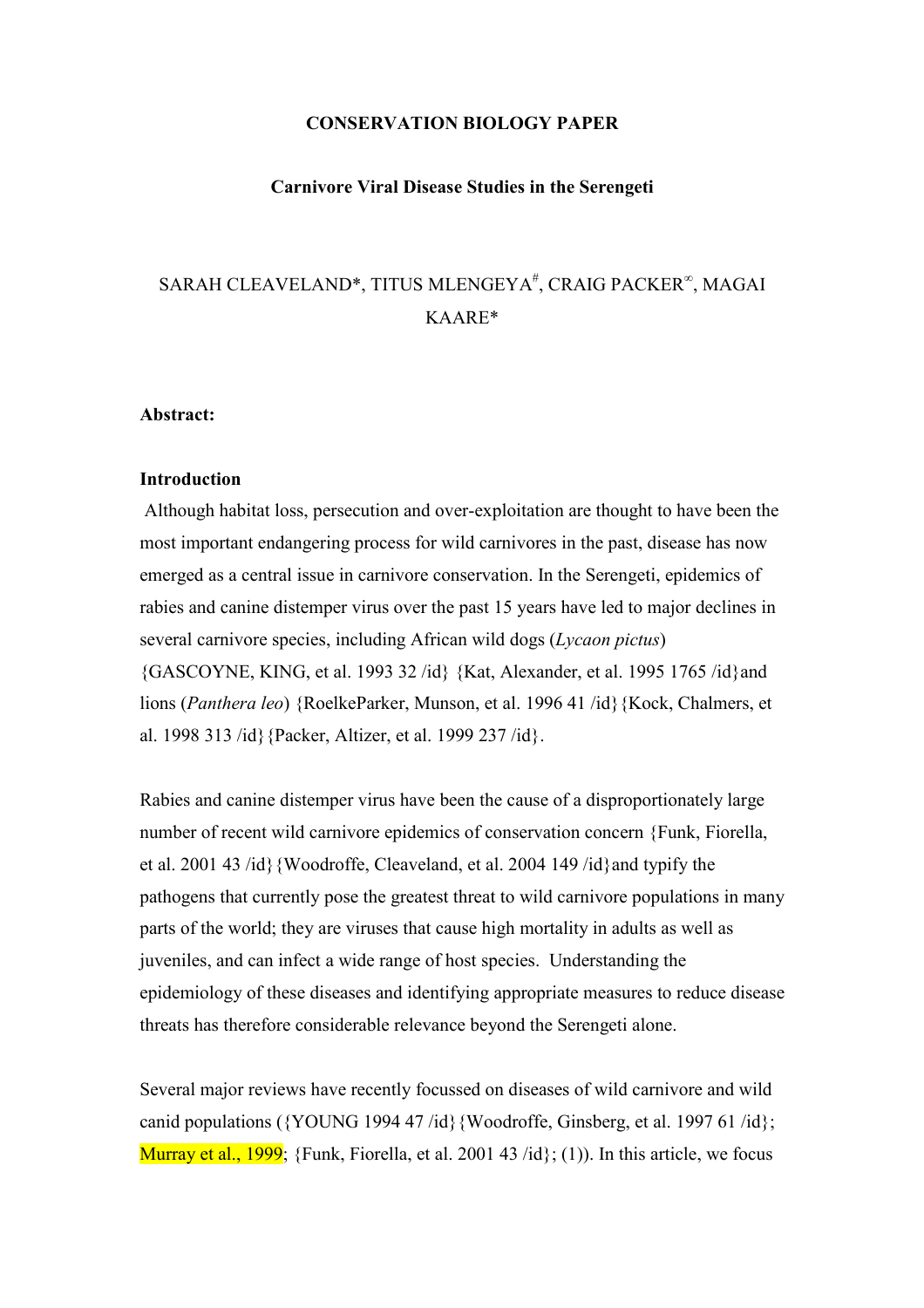on data generated from studies of rabies and canine distemper in the Serengeti, highlighting the importance of long-term studies and collaborative approaches for investigating (a) the dynamics of rabies and canine distemper virus in the Serengeti, (b) the impact of these viral diseases in Serengeti's wild carnivore populations, (c) the design of cost-effective disease control strategies and (d) the integration of conservation measures with strategies to improve community health and welfare.

# Disease and African Wild Dogs – Lessons for Conservation

Disease first emerged as a major conservation concern in the Serengeti-Mara ecosystem in the late 1980s and early 1990s, when a succession of disease outbreaks resulted in the decline and local extinction of African wild dogs{Kat, Alexander, et al. 1996 234 /id}{GASCOYNE, KING, et al. 1993 32 /id}. Following confirmation of rabies as the cause of death in both Serengeti and Masai Mara packs, a vaccination programme was implemented in the Serengeti using inactivated rabies vaccine that was administered through dart-inoculation of all individuals (n=34) in two known packs {GASCOYNE, KING, et al. 1993 32 /id}. Despite vaccination, all wild dogs in these packs died or disappeared 5-12 months after vaccination, as did a third pack that had been identified (Moru Track pack) {Woodroffe 1997 60 /id} but could not be located for either radio-collaring or vaccination.

Following the local extinction of this population, the association and putative causal relationships between disease outbreaks, handling of dogs (for radio-collaring and rabies vaccination) and their ultimate disappearance was widely debated and reviewed {Woodroffe 1997 60 /id}. Several hypotheses were proposed to account for the emergence of disease outbreaks in the population, briefly: (a) outbreaks of rabies in wild dogs reflected the re-emergence of rabies in neighbouring domestic dog populations (which was absent between 1953 and 1977), with the final extinction caused by canine distemper transmitted from domestic dogs during an outbreak in 1991 {Alexander & Appel 1994 489 /id}{Cleaveland, Appel, et al. 2000 29 /id}; (b) the final demise of the wild dogs was due to rabies, which occurred despite vaccination because of the failure of a single dose to protect wild dogs from rabies {Woodroffe 1997 60 /id}{Woodroffe 2001 156 /id} and (c) the stress of handling/vaccinating dogs re-activated a latent form of rabies, which re-entered an incubation phase before causing disease and death several months later {BURROWS,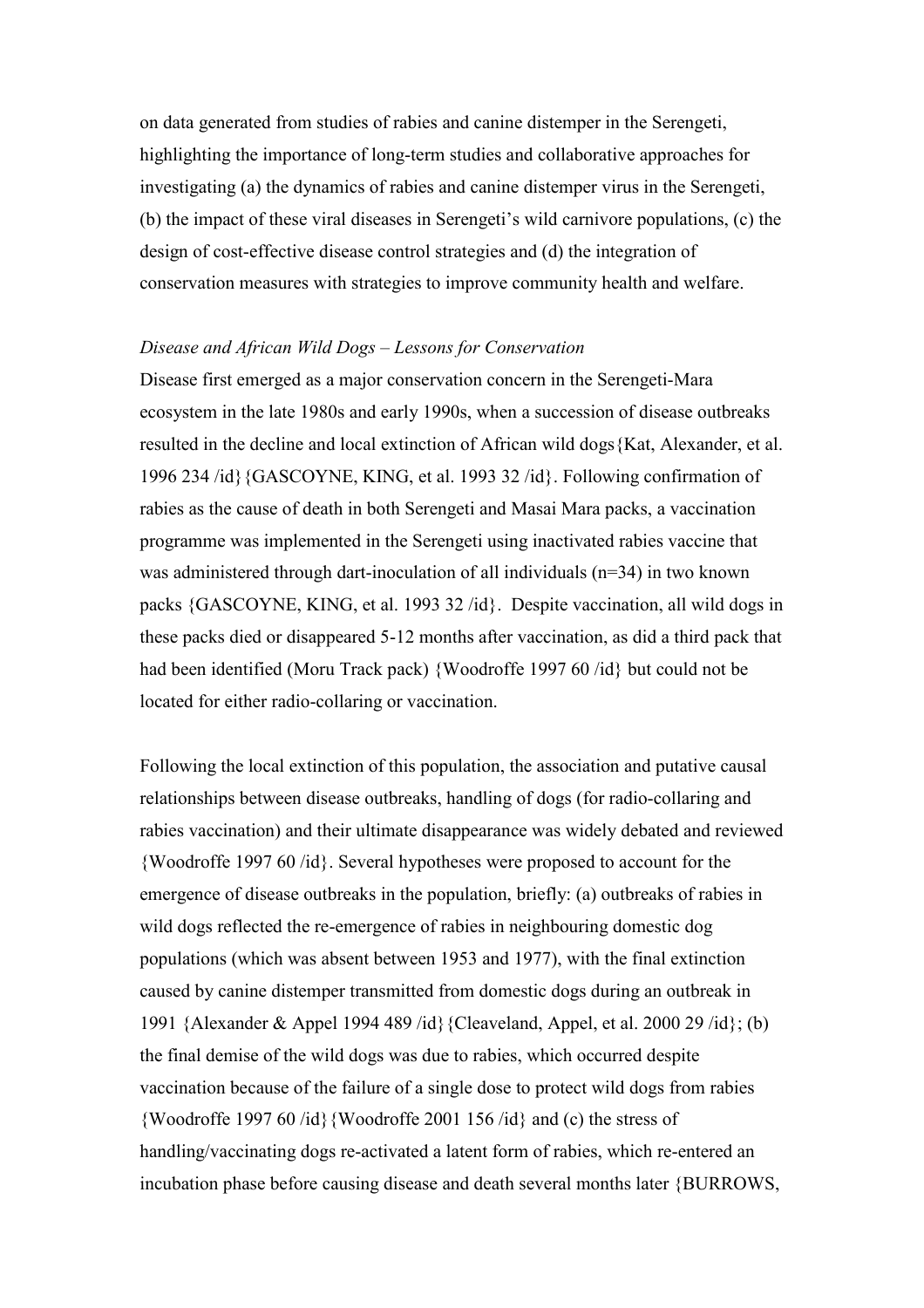Hofer, et al. 1995 241 /id}. The continuing debate surrounding the fate of the wild dogs results from a number of factors. First, temporal associations between events have been used to provide support for each hypothesis (summarized in Fig. 1), but there are insufficient data to demonstrate a causal relationship. Second, no samples were obtained from the packs that disappeared in the final extinction event in 1991 and therefore no diagnosis was possible to distinguish hypothesis (a) from either (b) or (c). However, given the rarity of latent rabies, the > 5month interval between vaccination and the disappearance of wild dogs, and the failure to detect adverse effects of handling in other wild dog populations, it is considered highly improbable that vaccination – or any other form of handling- caused the extinction of the Serengeti wild dog population (Macdonald et al., 1992, Creel et al., 1996, Woodroffe 2001a,b).

The uncertainties generated from these events had widespread implications for conservation and science, both in the Serengeti and further afield, with important lessons for carnivore disease management. Key to these is the need for good design in any intervention, with inclusion of appropriate controls and adequate resources to monitor the population and to establish cause of any deaths post-intervention, factors that were inadequate in the Serengeti study. It is recognised that these elements can be difficult to achieve, particularly in 'crisis' situations involving small populations. But the experience of recent rabies vaccination trials in the Bale Mountain Ethiopian wolf populations (*Canis simensis*) demonstrates that a robust study design is possible, even with critically-endangered endangered popualations (ref). A particular problem is that of confounding data; for example, in the Serengeti study, insufficient survival data were available for the unvaccinated Moru Track pack (as it was not radiocollared). As a result, this 'control' pack, which also disappeared in 1991, was excluded from subsequent survival analyses {BURROWS, Hofer, et al. 1994 250 /id}.

### Canine distemper in Serengeti lions

In 1994, canine distemper virus caused a second major carnivore disease event in the Serengeti, with a dramatic epidemic affecting a range of carnivores including lions (Panthera leo), spotted hyaenas (Crocuta crocuta), bat-eared foxes (Otocyon megalotis) and domestic dogs (Canis familiaris). Although several cases of CDV had previously been confirmed in large cats in captivitiy {BLYTHE, SCHMITZ, et al.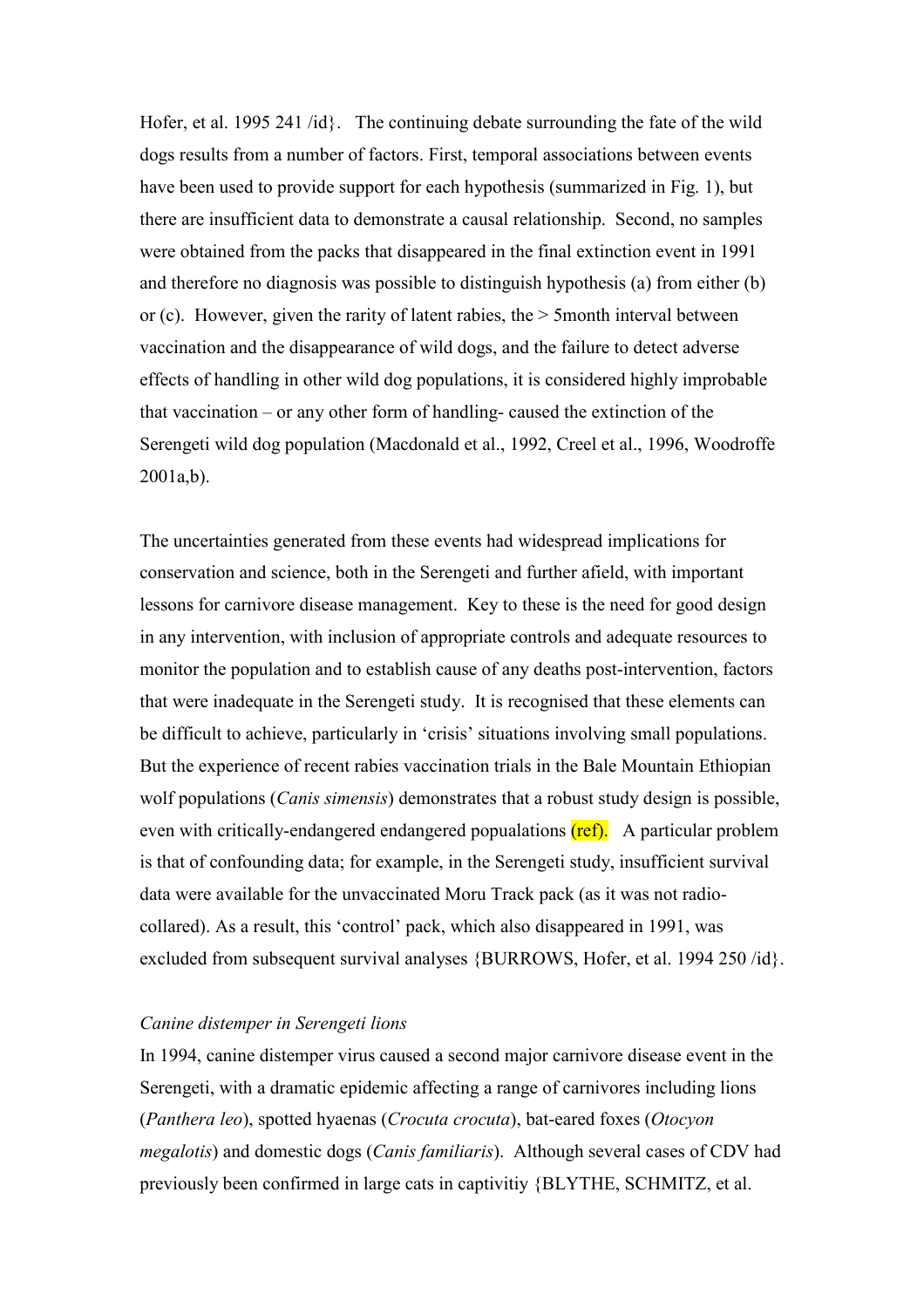1983 494 /id}{Fix, Riordan, et al. 2004 493 /id}{Appel, Yates, et al. 1994 492 /id}, the Serengeti outbreak was the first documented in free-living lion populations, and drew attention to the disease as a potential new threat for large felids. During the epidemic, 30% of lions in study areas of both the Serengeti and Masai Mara died or disappeared {RoelkeParker, MUNSON, et al. 1996 239 /id}{Kock, Chalmers, et al. 1998 313 /id} and it was estimated that, in the whole ecosystem, a total of approximately 1,000 individuals died as a result of the disease.

## Carnivore Viral Infection Dynamics

In order to identify the need – or otherwise - for disease management and to evaluate alternative strategies for diseases control, we need to understand the dynamics of infection in host populations. The dynamics of viral pathogens depends on several key factors relating both to the virus (e.g. transmission characteristics), individual host responses (e.g. immunity, host survival) and host population characteristics (e.g. population size, density, contact patterns, birth and death rates, and spatial distribution) (Anderson and May, 1991). For generalist pathogens in complex, multihost systems, such as the Serengeti, this poses a considerable challenge, requiring long-term data on different species and collaboration between disciplines.

A central objective of carnivore disease studies in the Serengeti has been the identification of reservoirs of infection, which is fundamental to the evaluation and design of appropriate disease control measures in multi-host systems{Haydon, Cleaveland, et al. 2002 20 /id}. In the Serengeti studies, we have adopted several approaches, using case-incidence patterns, phylogenetic analyses, seroprevalence and demographic data, disease modelling and intervention studies to explore the dynamics of infection and to identify reservoir systems.

Here we review case studies from the Serengeti, highlighting the relevance of longterm research findings to our understanding of the impact and epidemiology of rabies and CDV in the Serengeti ecosystem and the approach to disease control.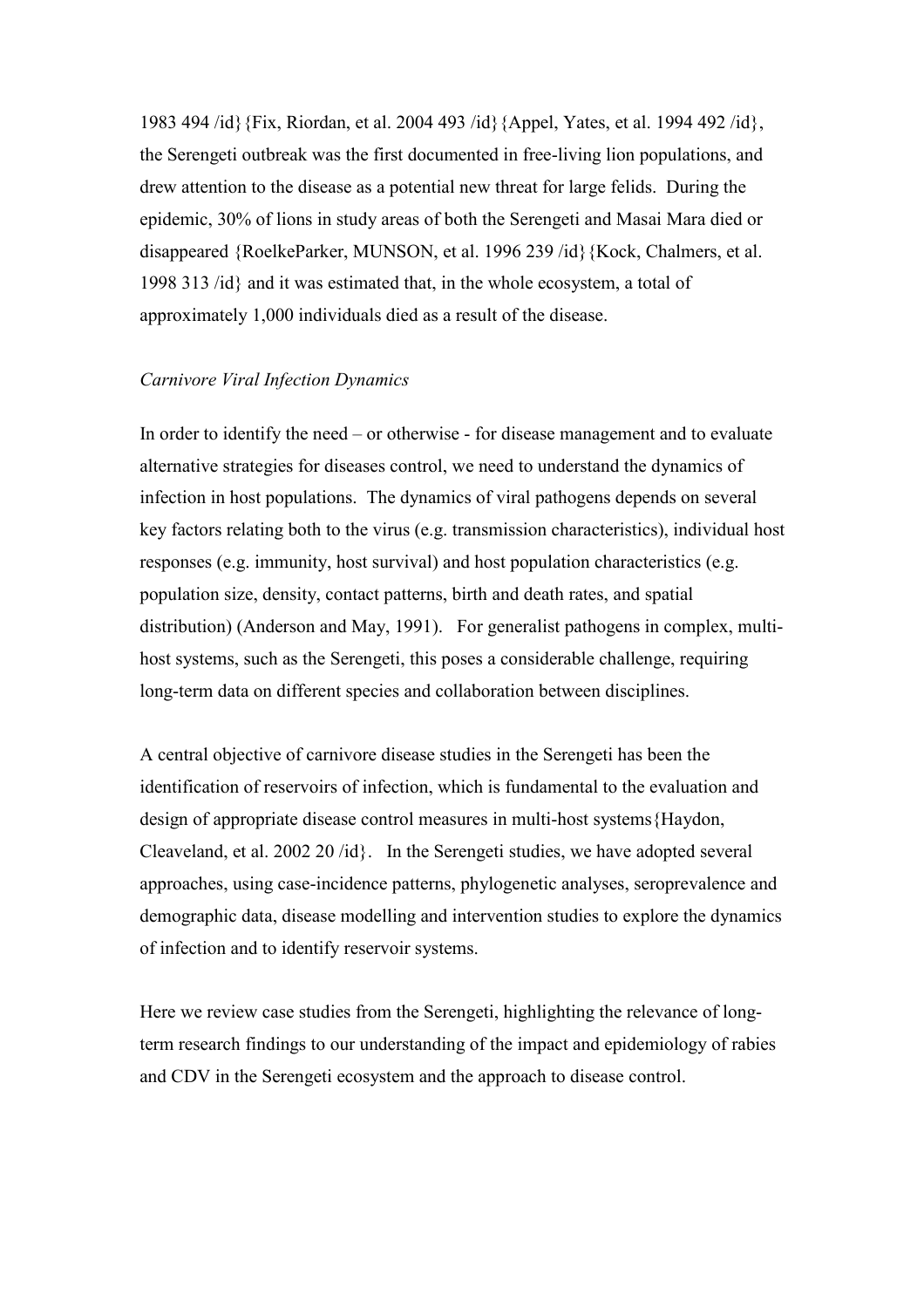## Canine Distemper Virus

#### (a) Case-incidence data

It is well-recognised that diagnosis and detection of pathogens is notoriously difficult in wildlife populations (Gulland, 1995). Isolation of virus from field samples is particularly challenging, given the logistic difficulties of collecting, storing and transporting samples from remote field site. Even in the visible and intensivelymonitored study prides of the Serengeti, only 23 carcasses were retrieved from an estimated 75 (30%)  $\lceil -\frac{CRAIGCHECK - Can't work it out from the Nature paper} \rceil$ lions that died during the CDV epidemic in 1994, and virus isolated from six of these {RoelkeParker, Munson, et al. 1996 421 /id}{Carpenter, Appel, et al. 1998 292 /id}. Although the number of confirmed cases was relatively limited, the spatial and temporal distribution of these cases provided important epidemiological information (Fig. 1). Thus, the epidemic spread from the Seronera area (the location of the index case) throughout the ecosystem at a consistent rate of about 20 km/month (check) and progressed southwards to affect domestic dogs of the Ngorongoro Conservation Area (NCA) after several months. The timing of the epidemic in Ngorongoro dogs demonstrated that the Maasai dog population was unlikely to be either the source or reservoir of CDV for wildlife.

## (b) Phylogenetic analyses

Sequence analysis of CD viral PCR products from lions, hyaenas, a bat-eared fox and domestic dog demonstrated close phylogenetic homology among the Serengeti viruses, with a tendency for isolates to cluster according to geographic rather than host species origin {RoelkeParker, Munson, et al. 1996 421 /id}{Haas, Hofer, et al. 1996 413 /id} {Carpenter, Appel, et al. 1998 292 /id}. These findings suggested that a single virus strain caused mortality in a range species in the Serengeti and that this strain was transmissible between domestic dogs and wild carnivores. This provided important evidence for a link between domestic dogs and wild carnivores, but did not indicate the directionality of transmission or the role of different species in maintenance of infection.

## (c) Serological studies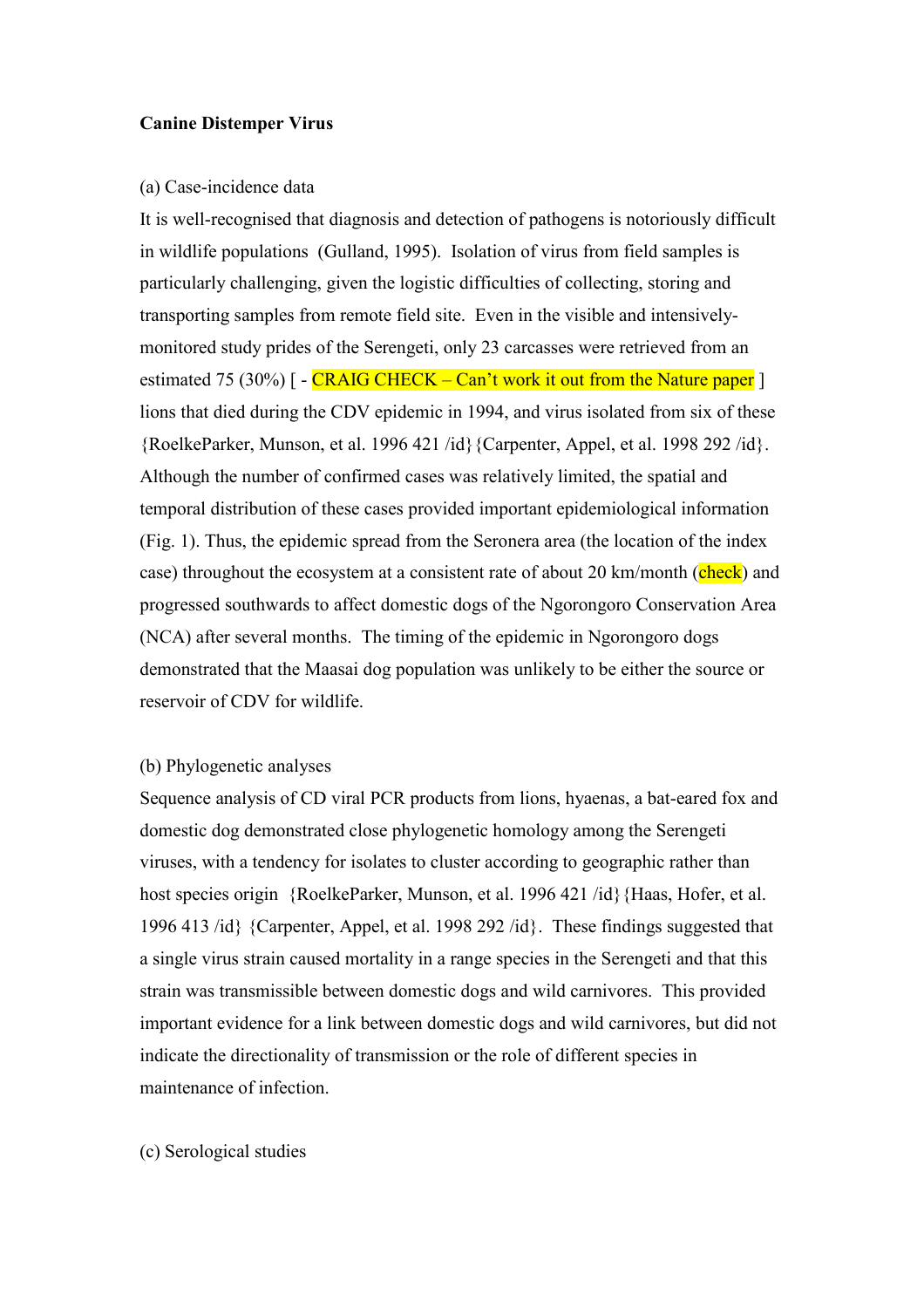Difficulties in field diagnostics mean that much of the epidemiological information on wildlife populations has derived from serological studies (the measurement of antibodies in blood). While of great value, serological data have limitations in that that they demonstrate only that an animal has been exposed at some time in the past. To ascertain the precise timing of exposure and to distinguish epidemic and endemic patterns, longer-term data are needed in conjunction with detailed information on the age of individuals. The Serengeti lion project is a rare example of a long-term large-mammal study that combines both. As such, it has been possible to obtain precise information on the timing of CDV exposure in the lion population, with a consistent 'step-wise' pattern across the years providing clear evidence for an outbreak of CDV in 1981 and 1994, but no exposure in the intervening years {Packer, Altizer, et al. 1999 230 /id}. (Fig. 2). These results do not support the hypothesis that CDV was maintained in a wild carnivore reservoir during this period. If CDV was circulating in a wildlife reservoir, we would have expected evidence of sporadic exposure of the lion population, with occasional seropositive individuals detected throughout the period rather than a complete absence of exposure between 1981 and 1994.

In contrast to the long-term data set, a single cross-sectional survey, say in 1995 (Fig. 2), would be more ambiguous as a single 'step-wise' pattern could also be explained by continuous circulation of CDV in the lion population, but with differential exposure of different age classes (i.e. only older animals exposed). In this case, it would be difficult to exclude wildlife as reservoirs and different approaches to disease control might be needed.

A precise estimate of the timing of CDV outbreaks in Serengeti lions (i.e. in 1981 and 1994) coupled with survival data provides further important information about virus-host infection dynamics and potential strategies for disease control. Although pathogenicity and mortality in lions were both high during the 1994 epidemic, no disease signs or disease-associated mortality was recorded during the 1981 outbreak. Many questions are thus raised about the determinants of CDV pathogenicity in lions and hypotheses are now being generated to explore links between CDV pathogenicity, host factors (e.g. nutritional status) and co-factors (e.g. climate, tick-borne diseases) (Kissui and Packer, 2004). The value of long-term data is in no doubt; with data from 1981 only, we might conclude that CDV is a totally benign pathogen of lions, whereas with data from 1994 alone we might conclude that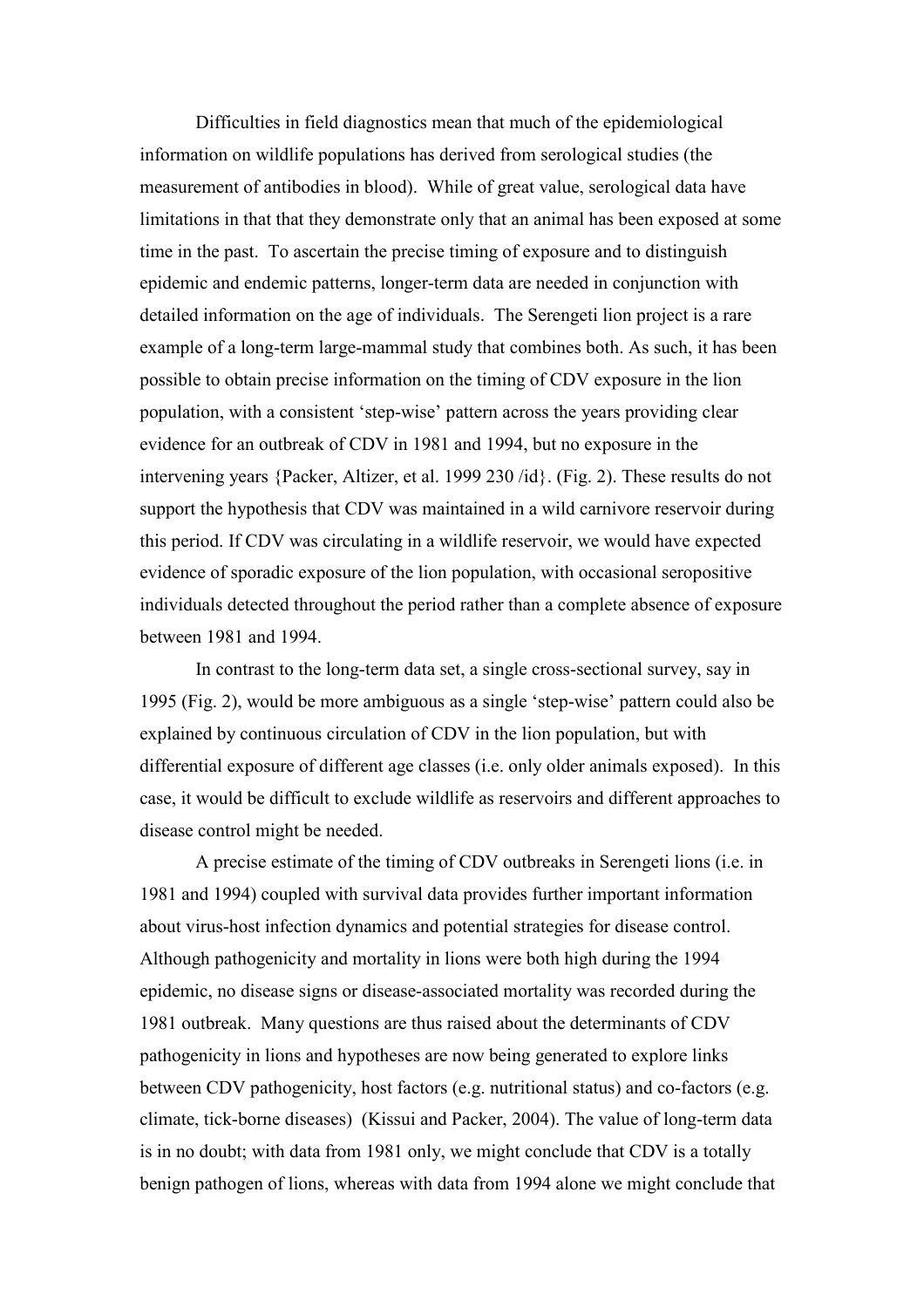CDV is invariably highly pathogenic and poses a major threat. The true complexity of the situation is only now becoming apparent with the collection of data that span several outbreaks over many years.

Similar conclusions regarding long-term data sets can be drawn regarding interpretation of CDV age-seroprevalence data in domestic dog populations. As with lions, a cross-sectional survey conducted in a single year provides limited information. Age-seroprevalence data collected over several years (Figs 4a, b) have provided two important pieces of information: (a) an outbreak of CDV affected Maasai dogs in 1991, coincident with the time when African wild dogs disappeared from the Serengeti; (b) in the two years prior to the 1994 epidemic, CDV was present only in high-density dogs of Serengeti District, not Maasai dogs of Ngorongoro District. In combination with phylogenetic analyses, tempo-spatial patterns of incident cases and mortality data, these longitudinal data provided strong evidence that higher-density dogs to the west of the Serengeti were the source of CDV in the 1994 epidemic (Cleaveland et al., 2000). This conclusion could only be drawn with data from both wildlife (lion) and dog populations, demonstrating the importance of integrated and collaborative studies for understanding multi-host pathogens in the Serengeti.

These results have generated the hypothesis that higher-density dogs were the sole reservoirs of CDV in the Serengeti, and have led to large-scale field intervention studies involving mass vaccination of domestic dogs to test the hypothesis. Although studies are on-going, preliminary results suggest a pattern of increasing complexity in host-pathogen dynamics. Serological data indicate continued exposure of lions to CDV between 1995 and 1999, but an absence of infection in dogs in all but a very small number of villages bordering the national park. One interpretation is that reservoirs other than domestic dogs may now be established in the Serengeti ecosystem, a conclusion that is consistent with recent serological studies of CDV in Masai Mara spotted hyaenas {Harrison, Mazet, et al. 2004 11 /id}. As in the 1981 outbreak, CDV seropositivity in Serengeti lions between 1995 and 1999 was not associated with any recorded signs of clinical disease or mortality, emphasising the potential importance of co-factors as determinants of disease and disease threat in the Serengeti.

Clearly many questions remain about the persistence and management of CDV in the Serengeti. However, these studies demonstrate clearly that short-term data are